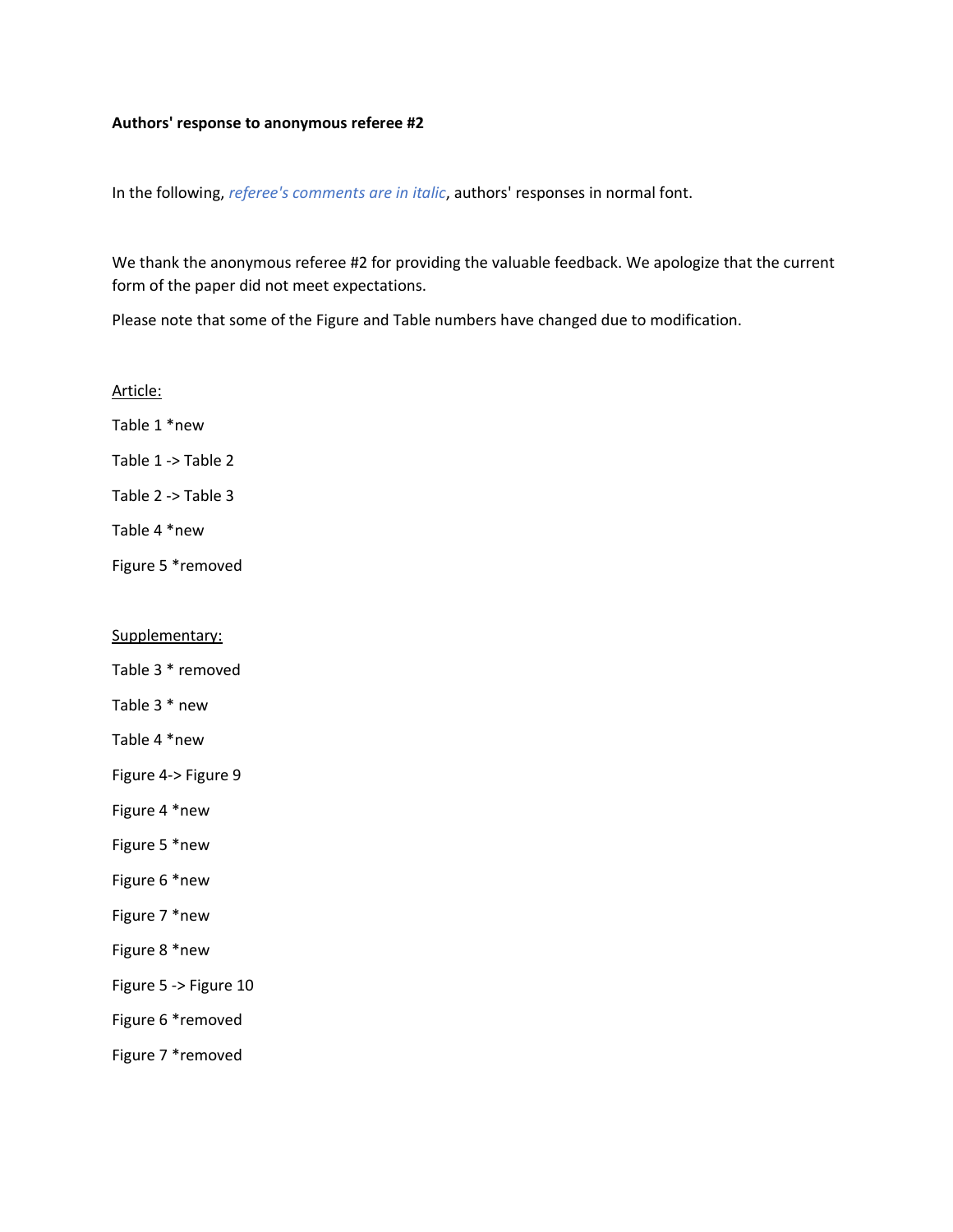*The manuscript as it stands contains a lot of detail in the text which does not add to scientific understanding and is hard to follow in places, which could be made more concise. In addition, the main aims of the simulations and conclusions could be better defined. For example, what are the major uncertainties in the methane budget and how/where can examining its seasonal cycles help reduce these uncertainites? What is new here compared to previous studies analysing the seasonal cycles of CH4 and d13C-CH4? There are also a variety of typos/grammar which require correcting.*

We apologize for the excessive amount of unnecessary information in the article. We have now reduced the number of details and rewritten some part of the article to better meet your expectations. The major uncertainties are not the sources itself but the magnitude of each source. Analysing  $\delta^{13}$ C seasonal cycles of various sources, e.g., anthropogenic (enriched with  $\delta^{13}$ C) vs biogenic (depleted in <sup>13</sup>C) can tell us whether some of the components are underestimated or overestimated by inventories. We have now formulated the goals of the study and the motivations of used methods better in the Introduction section to clarify, what new this study brings. Please see Lines 71-89. Please find more information what is new in this study from the beginning of Reply to anonymous referee #1. We also apologize for the typos/grammar errors, and now we have had the text checked by native English speakers.

### *L3: change to 'These include emissions' etc.*

#### This has been corrected.

*L8: The text says that the phase ellipses do not form straight lines due to emissions. However, later in the text one of the conclusions is that even with constant emissions, the phase ellipses are still not straight lines due to the influence of sinks other than OH.*

We apologize for the unclear expression that was misleading. We have now rephrased the sentence: Due to surface fluxes, the anti-correlations between CH<sub>4</sub> and  $\delta^{13}$ C are not perfect and experience large variation (p=-0.35 to -0.91) in north of 30° S.

## *L36: Do the authors mean 'Reported inventories for anthropogenic based thermogenic and biogenic CH4 emission seasonal cycles mainly depend on political decisions' rather than the emissions themselves?*

We apologize for the unclear expression for this. We have now rephrased the text as follows: Anthropogenic CH4 emission seasonal cycles also have uncertainties. Although some countries report emission magnitudes to e.g., UNFCCC, often only annual values are reported, and emissions from e.g., rice paddies may not properly consider e.g., temperature dependencies and soil properties (Yan et al., 2009).

*L55: A literature range for the magnitude of the soil sink would be useful here.*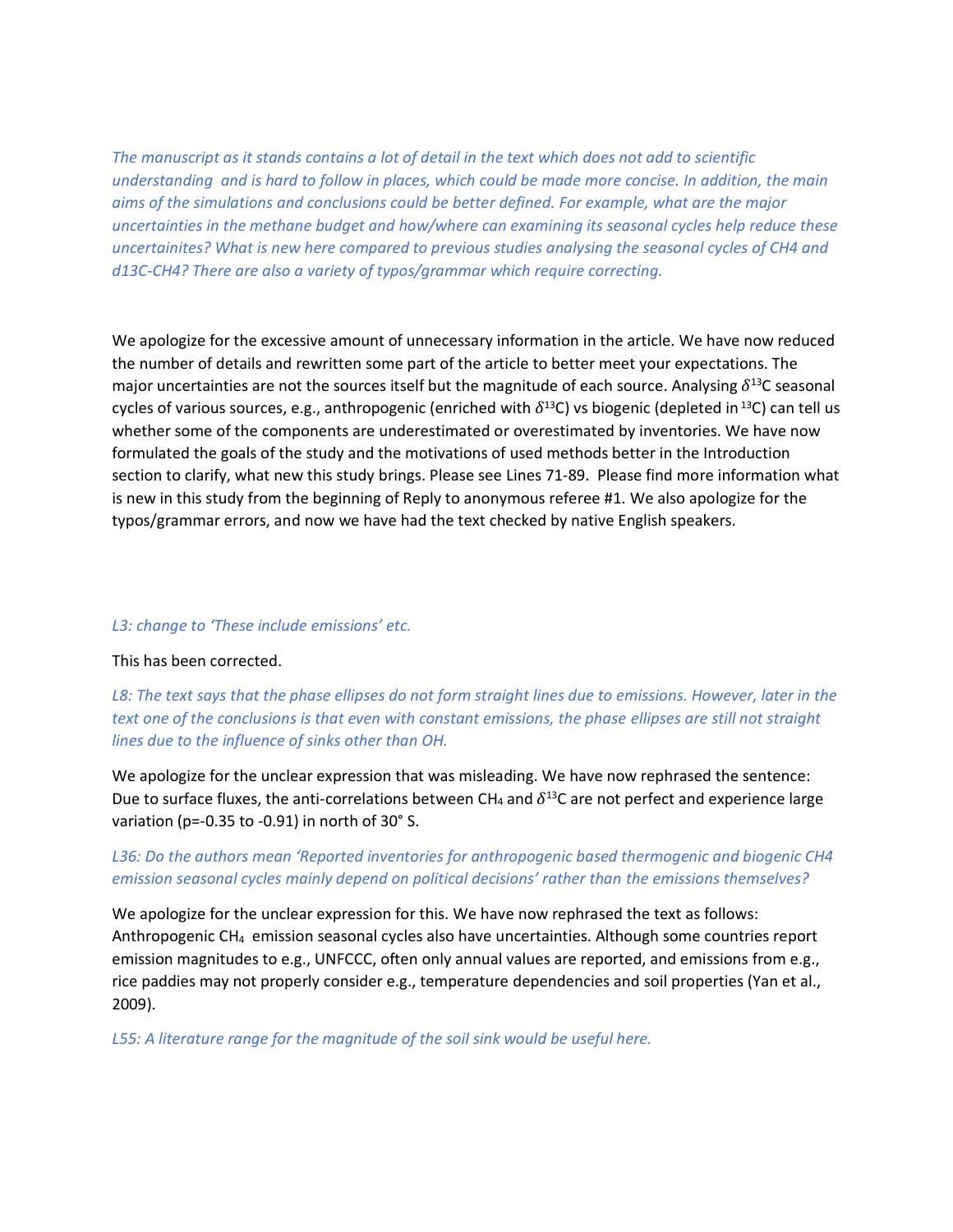We thank you for the feedback. We have now added this: The estimated magnitude of soil sink also varies; from bottom-up estimates is 11–49 Tg CH<sub>4</sub> yr<sup>-1</sup> and from top-down estimates 27–45 Tg CH<sub>4</sub> yr<sup>-1</sup> −1 (Saunois et al., 2020, and references there in).

# *L58: Rephrase the way it is written, it sounds like the seasonality of the sinks is due to the KIE which is incorrect.*

This has been corrected and the new sentence is: Sinks enrich the atmosphere in the  $^{13}CH_4$ , due to their kinetic isotopic effect (KIE), and they have a strong seasonality, mainly due to the seasonality of OH radical in troposphere, and Cl and O(1D) in stratosphere.

# *L94: Is Crowley et al. 1999 the correct reference here (the only mention of a KIE for CH4+OH I could see in this paper puts it at ~1.005, based on Cantrell et al. 1990)? Apologies if I've missed something.*

We apologize for the unfortunate mistake of references here. We have now corrected it as: The kinetic isotopic effects (KIE)  $k(^{12}CH_4)/k(^{13}CH_4) = 1.004$  and 1.013 are used for  $^{13}CH_4$  Oh and O(1D), respectively (Saueressig et al., 2001), and 1.066 (Crowley et al., 1999) is used for Cl.

# *L100-105: Is the magnitude of the soil sink used in TM5 known (Tg/yr)? There is quite a large range in the literature, and the magnitude assumed would be relevant for the CH4 seasonal cycles based on text later in the manuscript.*

Thank you for your feedback. We have now rephrased the sentence and added information about the magnitude of the soil sink used in this study: Yearly totals are varying 32.7–33.8 Tg CH<sub>4</sub> yr<sup>-1</sup>.

# *L117: The d13C-CH4 values in the stratosphere could be relevant for your analysis if seasonal variations in stratosphere-troposphere transport influenced d13C-CH4 seasonal cycles in the troposphere. Is this something that has been considered or might be significant at higher latitudes?*

We acknowledge the stratosphere-troposphere exchange. However, this study focuses on the modelled values in the troposphere and therefore we don't address the topic of stratosphere much. However, the STE effect can be significant, but would need another study. Further discussion can be found from lines 521-525: Other than the tropospheric sinks, the stratosphere-troposphere exchange also affects to some extent (Wang et al., 2002), and therefore the stratospheric sinks of Cl and O(1D) could contribute to the tropospheric seasonality. In the stratosphere, the effect of emissions is negligible, and the seasonality is largely driven by the atmospheric sinks. This was true in our simulations as well. The chemical sinks strongly enrich the  $\delta^{13}C$  in the stratosphere. Therefore, the stratospheric air that returns to the troposphere can affect the tropospheric seasonality of  $\Delta \delta^{13}$ C in mid and high latitudes.

## *L154: 'EFWW' should be 'EFMM'*

## This has been corrected.

*L188: I'm not sure I understand exactly what the missing data in grid cells is here. Do the authors mean, for example, there are grid boxes where you have wetland emissions from LPX-Bern, but no isotopic data is available for that grid box from Ganesan et al.? Could this be clarified?*

We apologize for the unclear expressions and have now clarified this in the article: We first examined the filled values (grids with no initial value assigned) by applying the values from Monteil et al. (2011) and Thompson et al. (2018) (Table 2).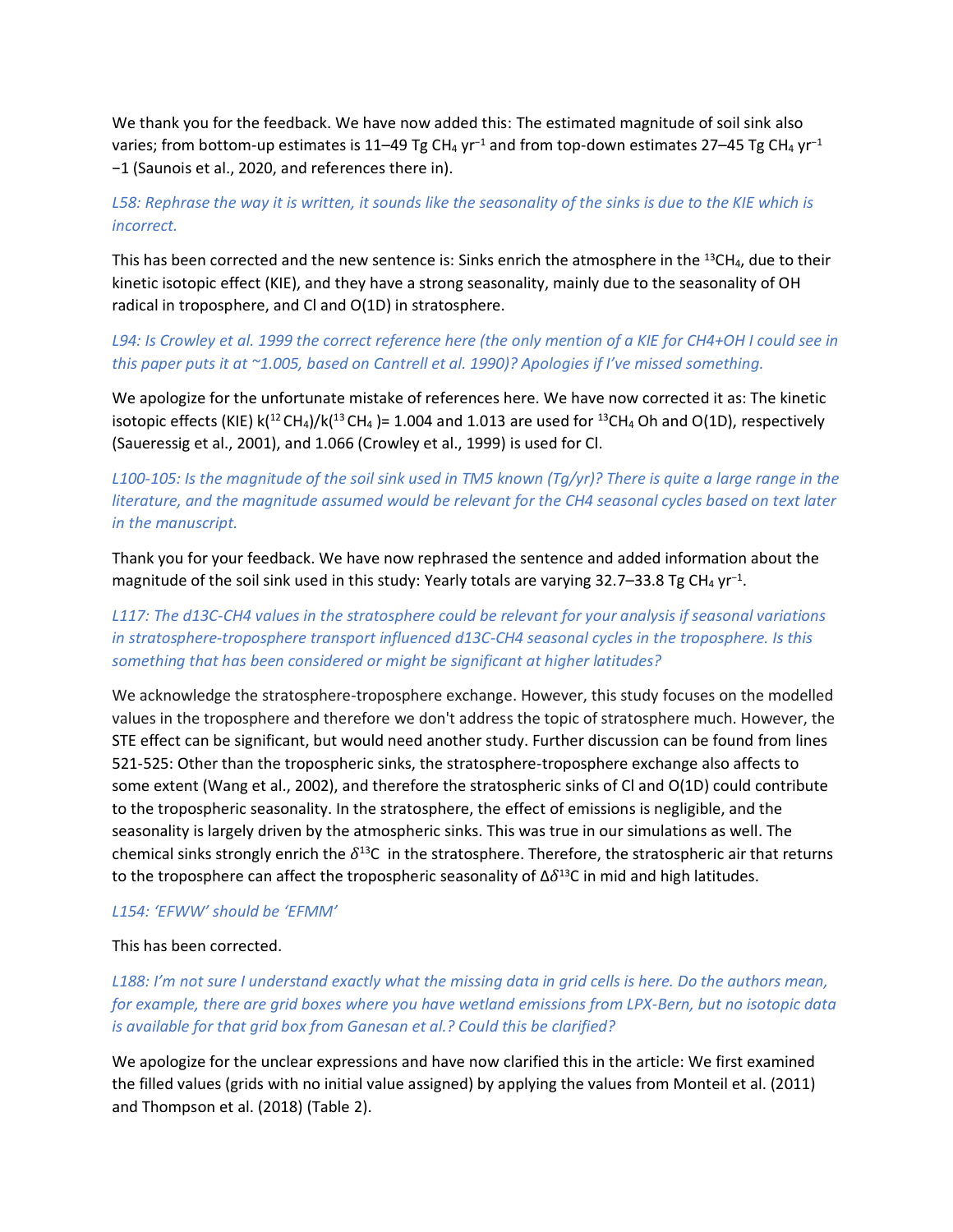*P9: Consider combining section 2.3 and 2.5 (or move location of Table 2)? Table 2 appears in Section 2.3, but is not mentioned in the text until Section 2.5.*

### We apologize for the misallocation of Table 2 (now Table 3).

*L245: Section 3.1.1: There is a lot of detail here that I'm not sure contributes to the science understanding gained from this paper, and most of which can be deduced from looking at Figure 2. I think it would be easier to follow if the amount of detail regarding e.g. exact lag periods, percentage change in seasonal cycle magnitudes between certain simulations, could be reduced, so that the text highlights the most important differences between the simulations that can be seen in Figure 2, and how this adds to our understanding.*

We apologize that this section did not meet expectations and we have now rewritten the section.

*L321: "The effect of the soil sink is small at these latitudes, so probably the seasonal cycle of d13C is preliminarily driven by the atmospheric sinks at these latitudes". I think a bit more information would be useful here. The ellipse produced for SIM\_NS differs in gradient at all latitudes from the theoretical KIE line when only OH is considered. Why do the authors think this is if not the soil sink?*

We have rewritten this section. The phase ellipse at the SH high latitudes do not follow the theoretical KIE line, and that can be due to the effect of other atmospheric sinks, i.e., stratospheric Cl and O(1D), and horizontal long-range and vertical transport. However, we should not have discarded the effect of soil sink completely, and the sentence/section is rewritten as follows (please see lines 323-333): At latitudes south of 30° S, the SIM\_E5 phase ellipses' eccentricities are very high, with strong anticorrelation compared to those in the NH (Fig. 3). This indicates that  $\Delta CH_4$  and  $\Delta \delta^{13}$ C are close to the perfect inverse phases, i.e., the seasonal cycles are330preliminary driven by the atmospheric sinks and little affected by the seasonal cycle of emissions. However, the phase ellipse from SIM\_NS does not exactly follow the KIE line, indicating the effect of sinks other than OH, i.e., stratospheric Cl, O(1D) and soil sinks, and horizontal long-range and vertical transport.

*Figure 3 caption: The solid black line is described as 'the KIE line of SIM\_NS, and considering only the OH sink', this is confusing. Later in the text (L340), I think is the correct description for the solid black line: 'the theoretical KIE line when only the OH sink is considered'.*

You are correct and this has now been corrected. We apologize for the mistake in the description.

*L325: "When there are seasonal cycles only in the atmospheric sinks…", I think should be "When seasonal cycles solely arise from seasonal variations in the atmospheric sinks…".*

This sentence has been rephrased.

# *L326: If there are no emissions and no sinks affecting the seasonal cycle, then there would be no seasonal cycle? Could the authors clarify this?*

We apologize for the unclear text. It is clear, that there is no seasonality in the emissions and sinks. We have now rephrased this sentence: Such a case would be when the CH<sub>4</sub> fluxes have no seasonal cycle and only the atmospheric sinks derive the seasonality of the mixing ratios. In that case, the  $\Delta CH_4$ maximum (minimum) occurs simultaneously as  $\Delta \delta^{13}$ C minimum (maximum), and we expect  $d$  <sub>min</sub> = 0 and  $d_{\text{max}}$  = 366/2 = 183.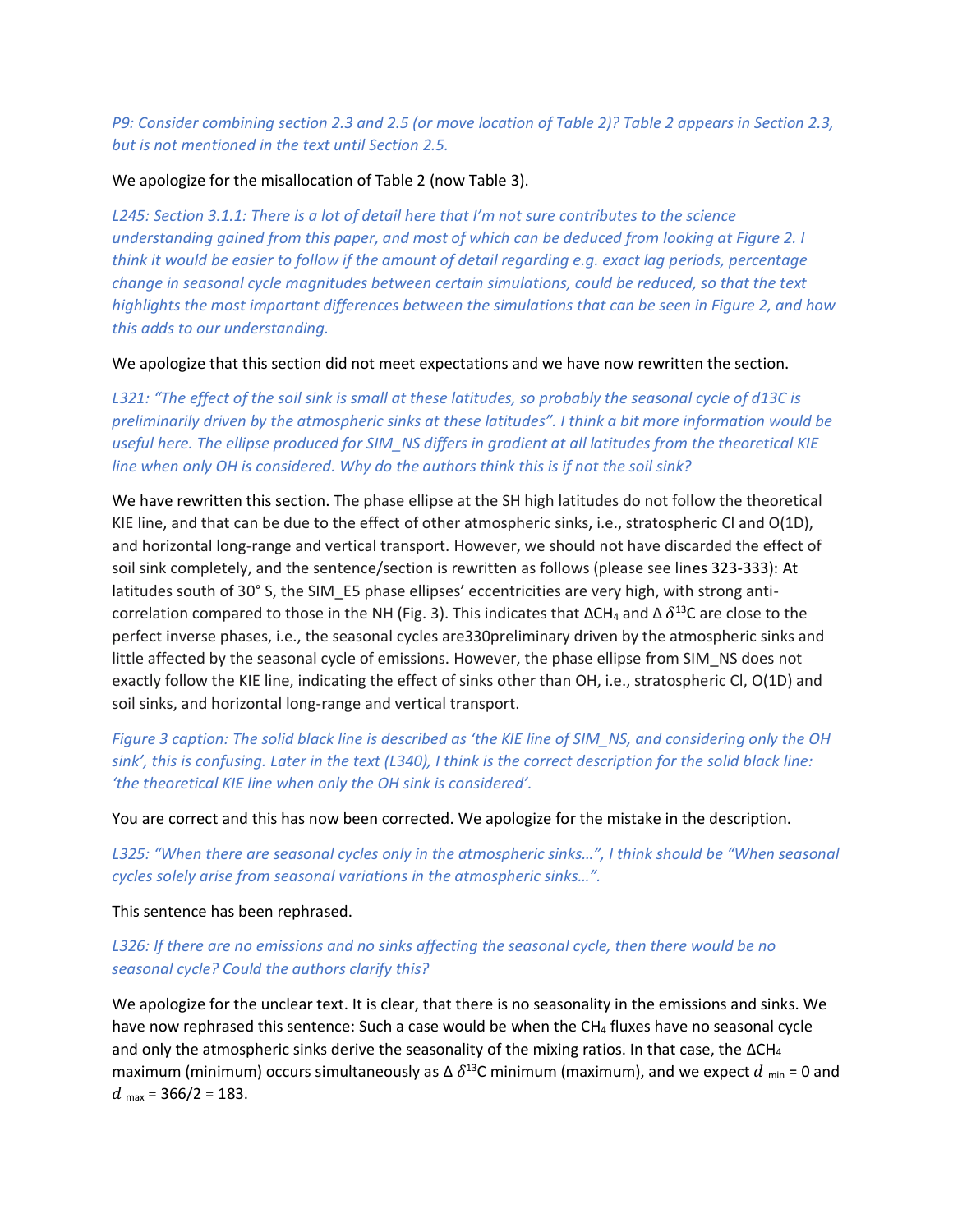*Section 3.1.2: Again there is a lot of detail here, but it's not clear what the take away message is to the reader. As for Section 3.1.1, this section should be made more concise.*

We apologize that this section did not meet expectations and we have now rewritten the section.

*L429-432: Could seasonal changes in transport patterns (horizontal or vertical from the stratosphere) also influence the seasonal cycle at Alert? Given the high latitude of Alert, the CH4 sink there is likely to be relative small all year compared to the tropics.*

It is possible that the transport patterns also influence the seasonality at Alert or other locations at high northern latitudes. However, we would need to do new research to investigate this, and this study is not focused on this topic and therefore unable to provide answers to this question. We shortly address stratosphere (lines 521-525 and 551-552).

Lines 521-525: Other than the tropospheric sinks, the stratosphere-troposphere exchange also affects to some extent (Wang et al., 2002), and therefore the stratospheric sinks of Cl and O(1D) could contribute to the tropospheric seasonality. In the stratosphere, the effect of emissions is negligible, and the seasonality is largely driven by the atmospheric sinks. This was true in our simulations as well. The chemical sinks strongly enrich the  $\delta^{13}$ C in the stratosphere. Therefore, the stratospheric air that returns to the troposphere can affect the tropospheric seasonality of Dd3 C in mid and high latitudes.

Lines 551-552: The focus of the study was the troposphere. Nevertheless, the tropospheric cycles are affected by the stratosphere-troposphere exchange, and this calls for further studies.

However, there are also other reasons such as the used wetland isotopic signature, see discussion lines 397-403: Although we have used a recently published spatial distribution of source signatures where available, there are still large uncertainties in the modelled  $\delta^{13}$ C values due to, e.g., the vegetation types, especially for the tropical wetlands (Ganesan et al., 2018; Fisher et al., 2011). We found that  $\delta^{13}$ C values in high northern latitude sites, e.g., Alert, were overestimated by the model. Isotope signatures in autumn in northern wetlands can be as low as -79.4 ‰ (Hornibrook, 2009), and using more negative isotopic signatures could lead to a better match with the observations. Wetland  $CH_4$  emissions and their seasonality are large globally (Supplementary Fig. S1 and Table 1) and therefore any error in the source signature is expected to have a large impact on the seasonality of  $\delta^{13}C$ .

#### *L476: typo – 'Delta13'*

#### This has been corrected

*L487: The Discussion section does not discuss the results of the paper, but is instead a mostly a summary of literature available regarding seasonal variations in emissions.*

We apologize for the format of the discussion, and we have now edited this section to meet expectations.

#### *Line 557: reference missing?*

This has been corrected.